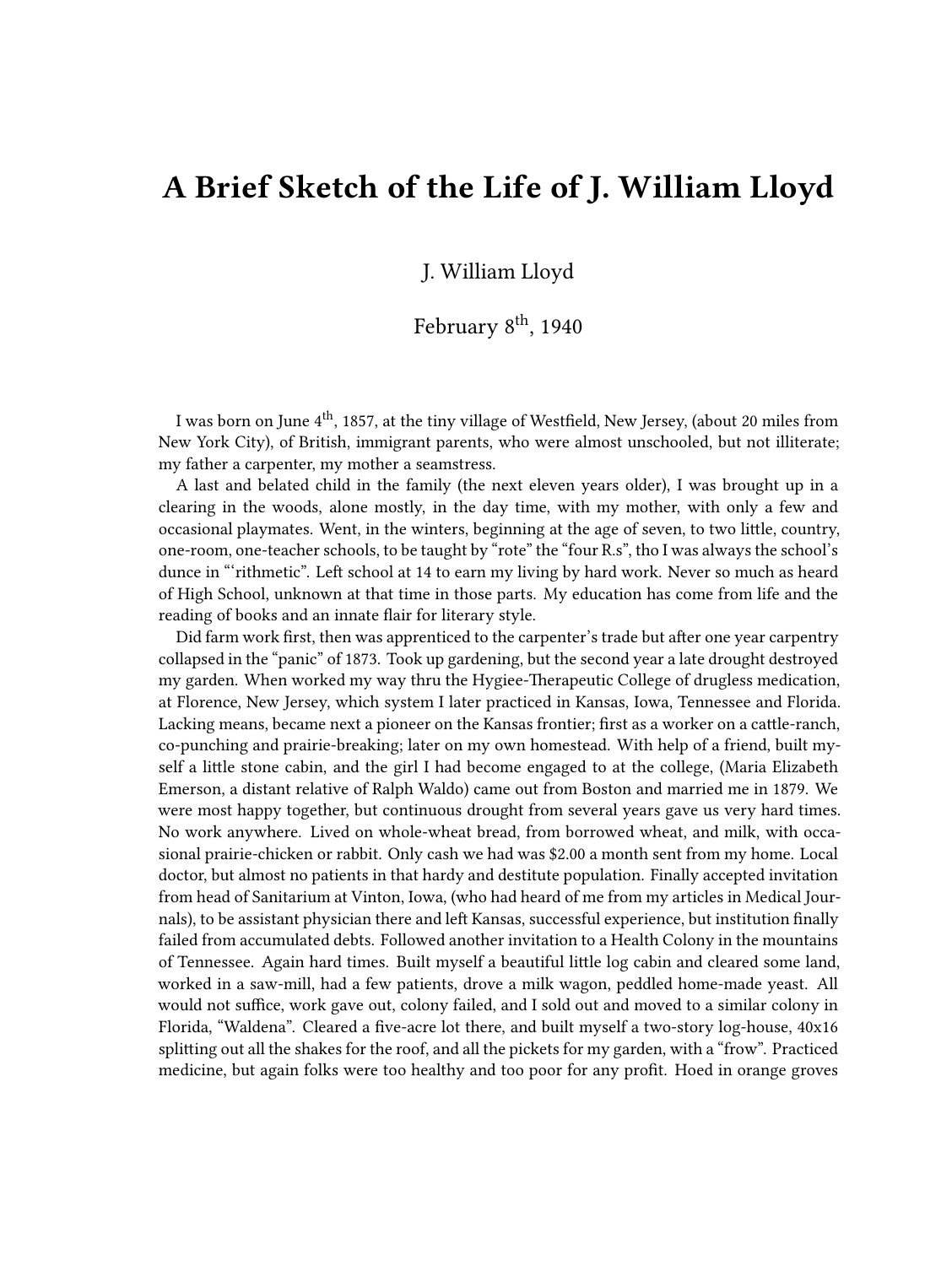for neighbor and one winter cleared 15 acres of pine forest for him. But their colony failed too, work gave out, and I moved to Palatka and worked on a poultry farm. While there Yellow-fever struck Florida as a plague, the State was quarantined, and my beautiful married life ended by my wife dying from some mysterious internal disease, probably cancer of the liver. So, as soon as I could leave the State, I had to take my two little children (a boy born in Kansas and a girl in Tenn.), back to my parental home in N.J., to be cared for by my sister.

To find employment was imperative, and as my school of medicine was recognized there I became a nurse in New York City, specializing on the care of the insane, and also giving massage. My parents soon died, and with the help of my sister and my children, I tried to establish a little chicken-farm, on the old place, on the side.

When in Kansas I had written for the local newspaper and some Medical Journals, in Florida I had written for radical journals and reform papers, and always, ever since I was in college, I wrote poems, almost as a habit (still a habit in my eighties), but now, in New York, I began to bring out books and take literature more seriously, my first book, "Wind-Harp songs" appearing in 1896, and others gradually following: the most important, "Dawn-Thought" in 1908 and its sequel, "Life' Beautiful Battle", in 1910.

On March 7<sup>th</sup>, 1907, my Oriole, my lovely, beautiful daughter and dearest comrade, herself a fine poet and starting a printing-shop of her own, who had always seemed so healthy, died suddenly in Pennsylvania, from appendecitis and peritonitis. One of the great blows of my life. And my sister, Emily, so devoted to me, died in 1912. I had contracted a second marriage in 1901, but that had been unfortunate; we were incompatible, and after first separating were finally divorced. I would have been alone, but my son, who had become a dentist, and married, brought his wife to our home, and we all lived there till 1922. At my sister's death I had inherited the old home.

In 1913, on sudden impulse, and accompanied at first by my bosom friend, Leonard D. Abbott, I started to make a knapsack trip over the British Islands. We went over much of Ireland together, had a period in England, and had just entered Scotland, when the sudden death of his father, forced Leonard to return, I went over most of England, making my headquarters with Dr. John Johnston and the Whitmanites of Bolton. Johnston had written a book on Whitman and was the physician of Edward Carpenter. I spent two days with Carpenter, incidentally meeting Henry S. Salt, the biographer of Thoreau. Also two weeks with William Atkinson, the dear old naturalist of Midhurst, in Sussex, studying the birds of England. A dear, affectionate old man, and what good times we had, tramping the commons and downs. Went into Surey. Went to Gilbert White's "Selborne". Went to Stonhenge and to Stratford-on-Avon. Visited William Platt, an English poet, went to Chichester and to Chester. Over Devonshire to Glovelly, over all the lake Country. To Winchester and Salisbury. To Milton's Cottage and to Wordsworth's Cottage, and to the old meeting house of William Penn. Hike over North Wales, and over Snowdown with knapsack on back. Over Isle of Man, and Isle of White, and Guernesye and Jersey in the Channel. Spent a day at St. Malo in Brittney. Slipped over to Switzerland and saw the Matterhorn. Visited Havelock Ellis is London and started a friendship lasting till death. Again in Scotland saw all the Burns country in Ayrshire., going out to Afton Water on one trip, seeing Burn's Cottage and birthplace. And, standing on the Brig-'O-Doon, felt the full thrill of the place and how he must have loved it. Went up the Caledonian Canal to Inverness, incidentally climbing Ben Movis, the highest mountain in the British Isles, and making snowballs there in August. Sailed, for a rip, out of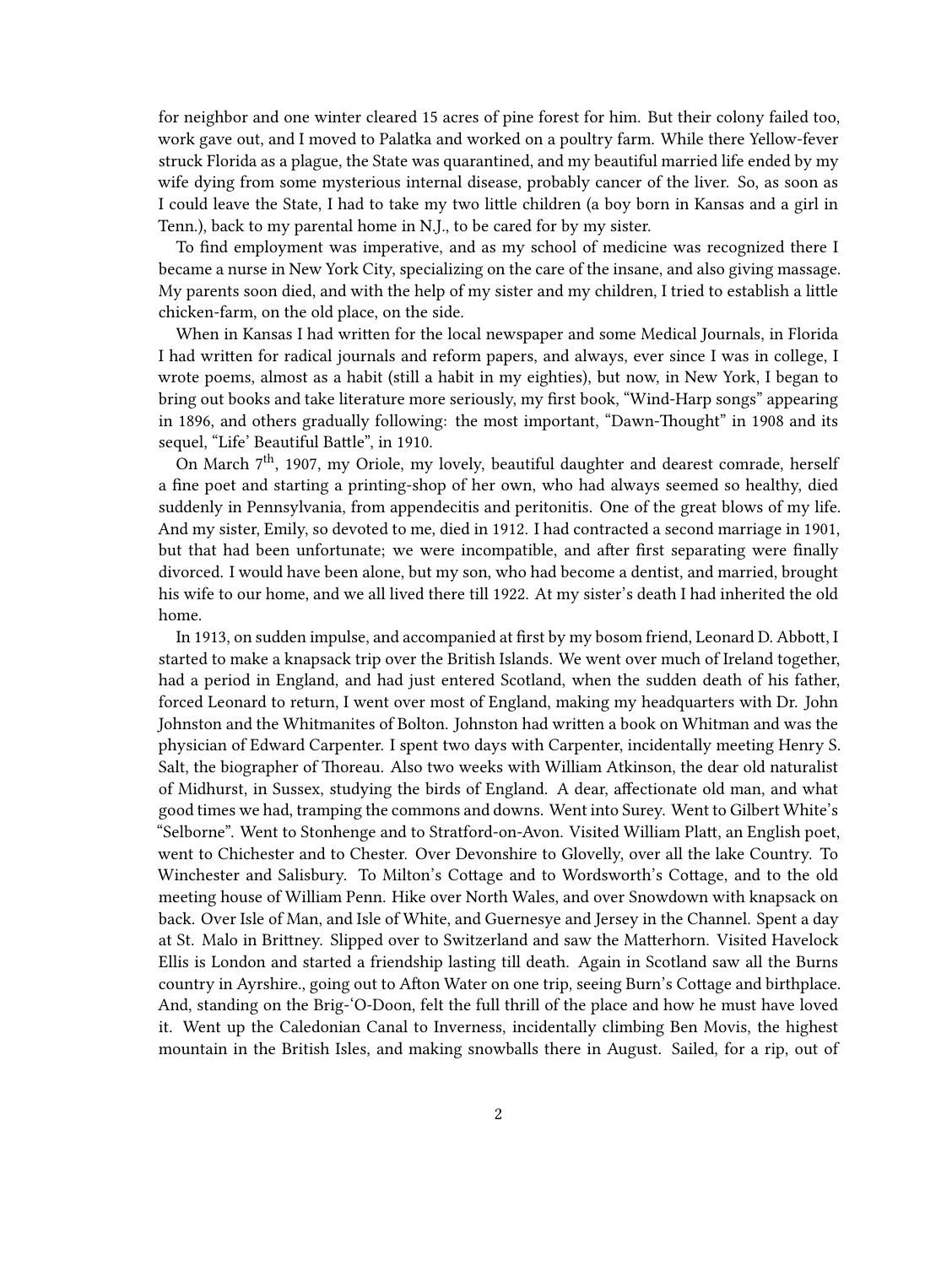Oban to see Fingal's Cave, and Iona's holy Isle, catching a glimpse, from the sea, of the Isle of Skye, with its dark and tragic peaks.

Returning to Glasgow from this trip, I took ship on the Allen Line for Canada, going up the St. Lawrence, stopping a short time at Quebec and spending several days at Montreal, with Horace Traubel at the hospitable home the Bains. Then came home by way of Boston, going out to Wellesly to see my friends, the Dentons.

Altogether I was gone about four months, at a total cost of about \$400.00 and having one of the most delightful experiences of my whole life. And getting just ahead of the World War.

Back in 1903, (something I forgot to tell in its right place) I had gone out to the Pima Indians of Arizona, on the invitation of one tribe to get their wonderful old legends, living with them, as one of them, and building these stories into my "Am-Am-Tam Indian Nights" and some of the experience into "The Songs of the Desert"; on my return visiting the Grand Canyon of the Colorado and the Petrified Forest at Adama; La Veta and Denver, Colorado, Pike's Peak and the Garden of the Gods.

But I had not seen enough of my beloved West and in 1915, I bought a special trip ticket to the California Fairs, on the way seeing Salt Lake City, Yellowstone Park, the Columbia river, Shasta, and going out, after the Fair, from San Francisco to Yosemite and the Mariposa Grove; then two weeks with Dutch friends near Santa Cruz, and some days with other friends at Santa Barbara, thence down to Los Angeles, friends there, and all the sights and cities of Southern California, including the San Diego Fair. On the home-stretch visiting a dear friend at Prescott, Arizona.

In 1922, my son who was going to California to live persuaded me to sell out and do the same. And this brought me finally to Freedom Hill. In 1925 I visited the Society Islands. And the rest of the story is in my "Like an Old Chinese Poet", accurately told there.

My books are not popular and no publisher wants to risk them but they get extravagant praise from the greater minds, and brought me all my great friends. And in various way, at my own expense, or from the subsidies of devoted friends, some twenty have gotten into print, and I have unpublished manuscripts to make as many more, which may be published after my death  $-$  who knows? Dead is often a man's best advertisement. And it can't be long now, for I am nearing 83, and the lightning keeps hitting closer.